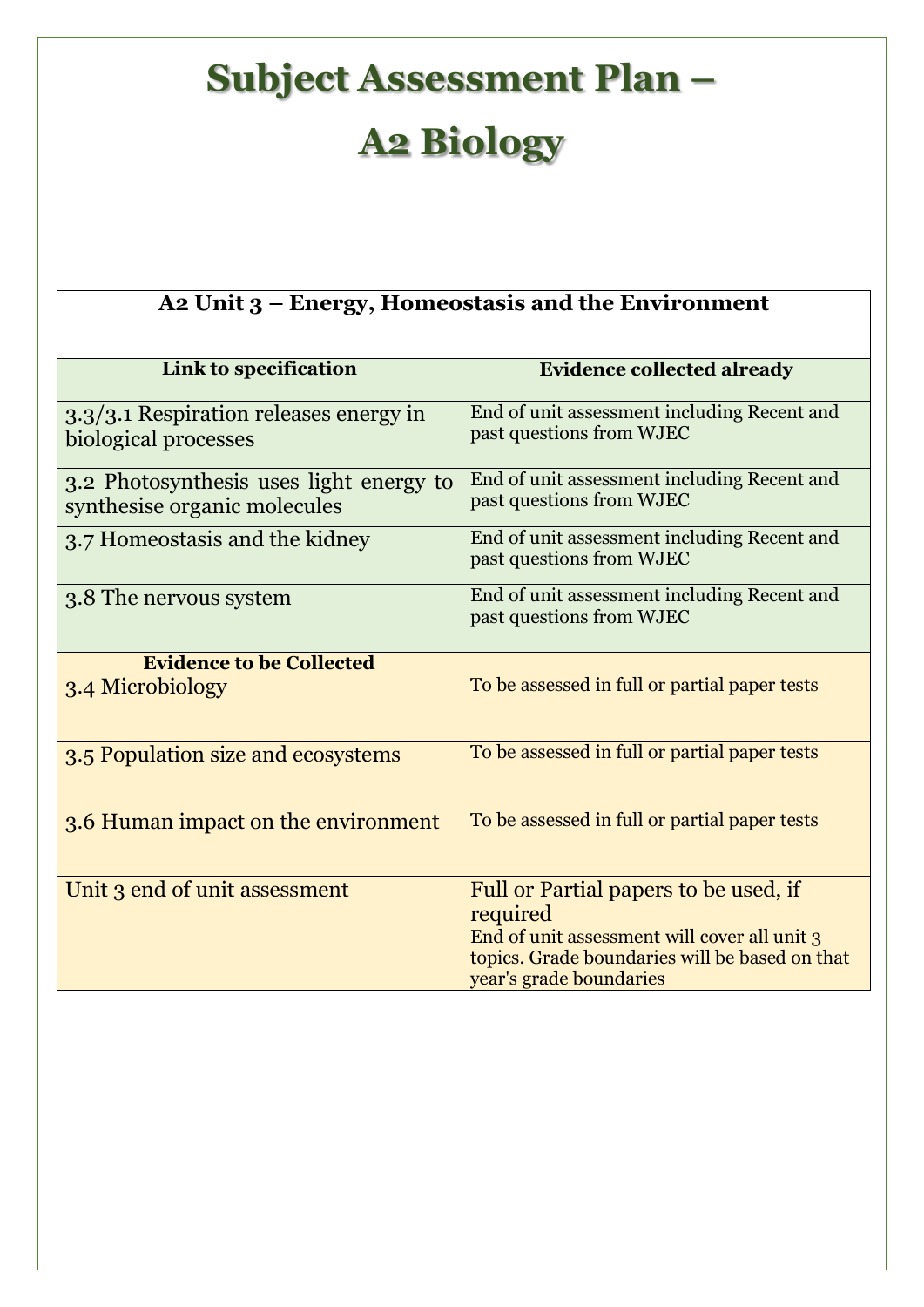## **Subject Assessment Plan –**

## **A2 Biology**

| A2 Unit 4 – Variation, Inheritance and Options  |                                                                         |  |
|-------------------------------------------------|-------------------------------------------------------------------------|--|
| Link to specification                           | <b>Evidence collected already</b>                                       |  |
|                                                 |                                                                         |  |
| 4.1 Sexual reproduction in humans               | End of unit assessment including Recent and<br>past questions from WJEC |  |
|                                                 | End of unit assessment including Recent and<br>past questions from WJEC |  |
|                                                 |                                                                         |  |
| <b>Evidence to be Collected</b>                 |                                                                         |  |
| 4.2 Sexual reproduction in plants               | To be assessed in full or partial paper tests                           |  |
| 4.3 Inheritance                                 | End of unit assessment including Recent and<br>past questions from WJEC |  |
| 4.4 Variation and Evolution                     | End of unit assessment including Recent and<br>past questions from WJEC |  |
| 4.5 Application of reproduction and<br>genetics | End of unit assessment including Recent and<br>past questions from WJEC |  |

| <b>Evidence to be Collected</b> |                                                                                                            |
|---------------------------------|------------------------------------------------------------------------------------------------------------|
|                                 |                                                                                                            |
| Unit4 end of unit assessment    | Full or Partial papers Unit 4 to be used,<br>if required.<br>End of unit assessments will cover all unit 4 |
|                                 | topics. Grade boundaries will be based on<br>that year's grade boundaries.                                 |